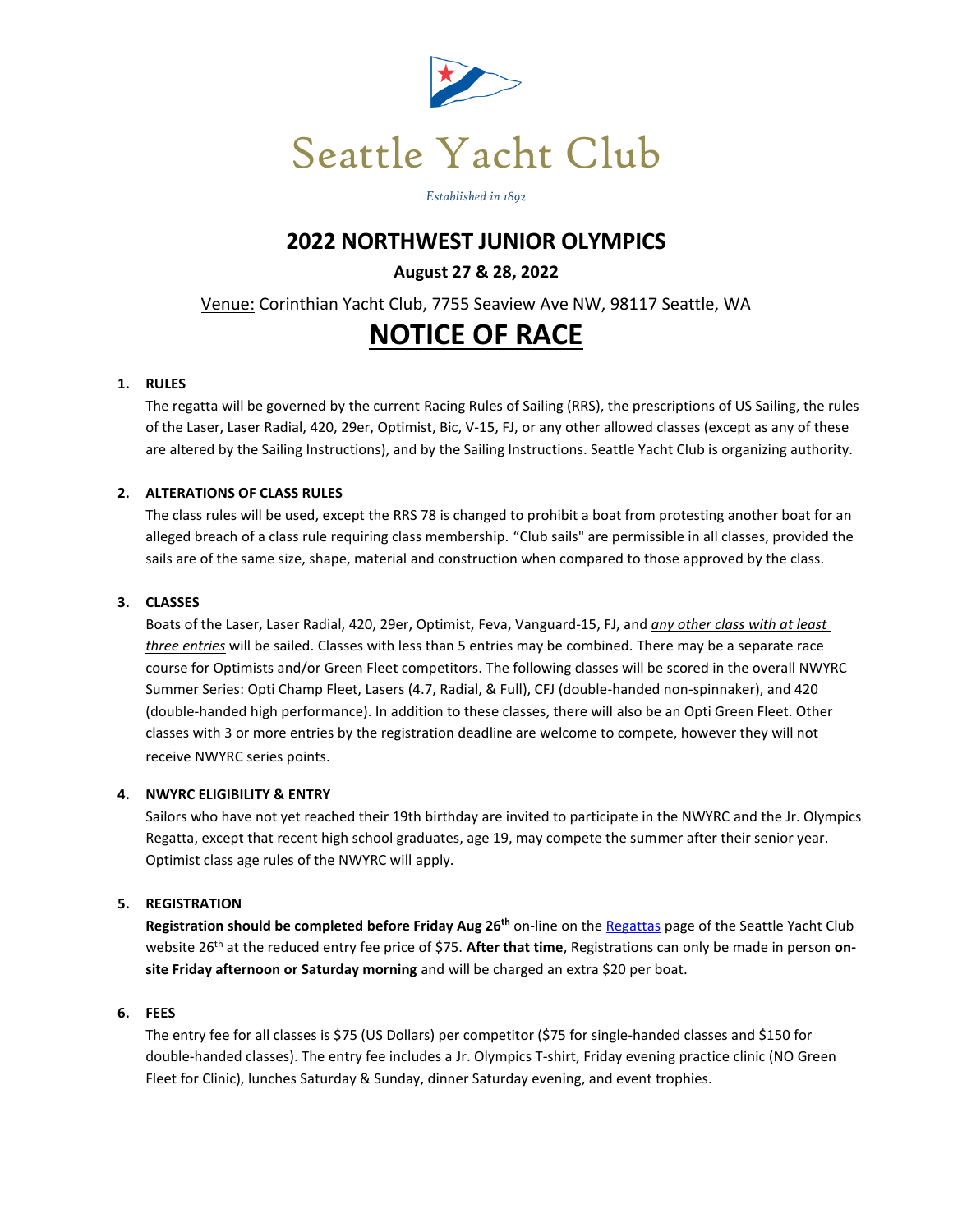## **7. SCHEDULE OF EVENTS**

| Friday, August 26   | $4:00 \text{ pm} - 6:00 \text{ pm}$<br>5:00 pm $-7:00$ pm   | Check-In / Registration<br>Practice Races w/ Coaches (NO GREEN FLEET)                                                                 |
|---------------------|-------------------------------------------------------------|---------------------------------------------------------------------------------------------------------------------------------------|
| Saturday, August 27 | $9:30$ am $-10:30$ am<br>$10:30 \text{ am}$<br>$12:00$ noon | Check-In / Registration (Lunch pick up)<br>Competitor's Meeting<br>Warning Signal for First Race<br>No races will begin after 7:00 pm |
|                     | $7:00$ pm                                                   | <b>Dinner and Raffle at Corinthian Yacht Club</b>                                                                                     |
| Sunday, August 28   | $9:30 - 10:00$ am<br>$11:00$ am<br>3:00                     | Lunch pick-up for sailors<br>Warning Signal for First Race<br>No Warning Signal after 3:00pm<br><b>Awards Presentation</b>            |

#### **8. SAILING INSTRUCTIONS**

The Sailing Instructions will be available at Check-In on Friday and Saturday, and on th[e Regattas](https://seattleyachtclub.org/web/pages/regattas) page in the week prior to the regatta.

## **9. SCORING**

The Low-Point Scoring System, Appendix A of the RRS, will apply for all classes. A minimum of 1 race shall be completed to constitute a series. If 5 or more races are sailed, a boat's worst score shall be discarded.

### **10. PRIZES**

USA Junior Olympic medals will be awarded to competitors placing first through third in all divisions. Novice awards may also be provided in addition to awards for Sportsmanship, etc. Others will be awarded at the discretion of the regatta management.

#### **11. SAFETY**

A Coast Guard-approved PFD must be worn and fully secured at all times while afloat, except for brief periods while adding or removing clothing. Whistles permanently attached to the PFDs are recommended. This amends RRS 40.

## **12. DINNER**

Dinner will be a BBQ on Saturday evening, and will be provided for competitors on-site at Corinthian Yacht Club. Additional dinner tickets for parents and guests may be purchased for \$10 per person.

#### **13. REGATTA LOCATION**

Shilshole Bay Marina/Corinthian Yacht Club 7755 Seaview Ave. NW Seattle, WA 98117

#### **14. Support Boats /Coaches**

All support boats and coach boats must stay clear of the start line and Race Course areas. When in the vicinity of boats racing, all support boats must proceed at 'no wake' speed or remain motionless. Coaches and Spectators will only be given one warning before being asked to leave the Race Course area.

#### **Need additional Info?**